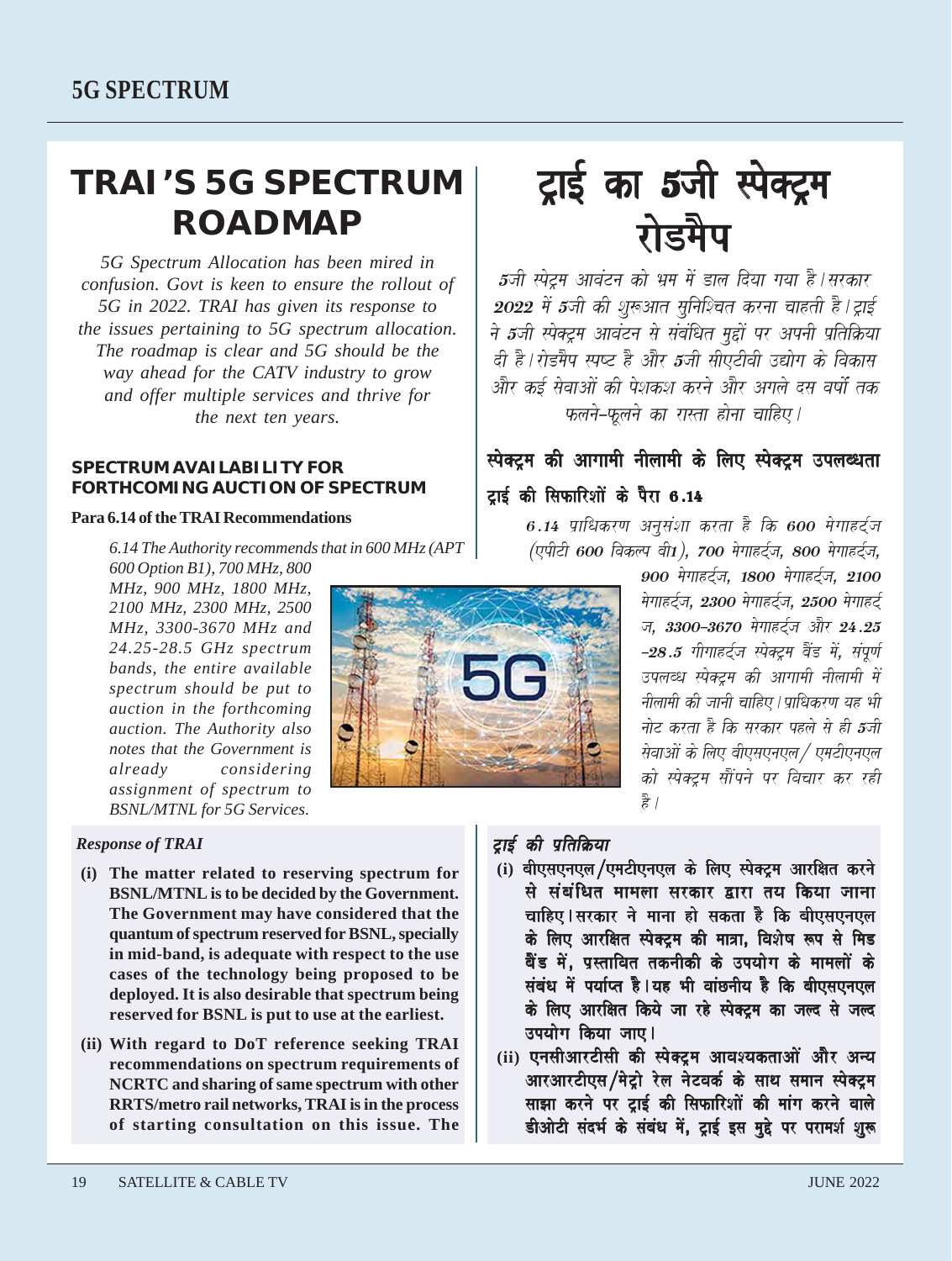**Authority may form its views only after completion of the consultation process.**

**(iii) DoT through its reference letter dated 13th September 2021 informed that new frequency bands have also been decided to be used for IMT/ 5G, wherein 27.5-28.5 GHz frequency range was also included as part of 24.25-28.5 GHz band in all the LSAs. DoT requested TRAI to provide recommendations on applicable reserve price, band plan, block size, quantum of spectrum to be auctioned and associated conditions for auction of spectrum, inter-alia, for 24.25-28.5 GHz band for IMT/5G.**

**Accordingly, the Authority has given its recommendations for auction of spectrum in 24.25- 28.5 GHz band, which includes 27.5-28.5 GHz frequency range, for IMT/5G and provided reserve price, band plan, block size, quantum of spectrum to be auctioned and associated conditions in its recommendation.**

**Vide Para 7(c) of its letter dated 13th September 2021, DoT had requested TRAI to provide recommendations on appropriate frequency band, band plan, block size, applicable reserve price, quantum of spectrum to be auctioned and associated conditions for auction of spectrum for space-based communication services.**

**In respect of Para 7(c), TRAI vide its letter dated 23.11.2021 asked DoT to provide the details of the frequency bands and quantum of spectrum available in each band required to be put to auction and associated information in respect of spacebased communication.**

**In response, DoT vide its letter dated 27.11.2021 informed that-**

*"…information in respect of space-based communication services sought by TRAI vide letter dated 23.11.2021, the same will take some time. Therefore, to avoid delay in 5G roll-out, TRAI may go ahead with consultations/ recommendations on issues excluding spacebased communication services referred in DoT's reference dated 13.09.2021 and 23.09.2021. Issues related to space-based communication services may be taken up separately on receipt of information from DoT".*

करने की प्रक्रिया में है।प्राधिकरण परामर्श प्रक्रिया पूरी होने के बाद ही अपने विचार बना सकती है।

(iii) डॉट ने अपने संदर्भ पत्र दिनांक 13 सितंबर 2021 के mध्यम से सचित किया कि आईएमटी /5जी के लिए नये फ्रीक्वेंसी बैंड का भी उपयोग करने का निर्णय लिया गया है. जिसमें 27.5-28.5 गीगाहर्टज फ्रीक्वेंसी रेंज को भी सभी एलएसए में 24.25–28.5 गीगाहर्टज बैंड के हिस्से के रूप में शामिल किया गया था।डॉट ने टाई से आईएमटी/5जी के लिए 24.25-28.5 गीगाहर्टज बैंड के लिए लागू आरक्षित मूल्य, बैंड योजना, ब्लॉक आकार, नीलामी किये जाने वाले स्पेक्टम की मात्रा और स्पेक्टम की नीलामी के लिए संबद्ध शर्तो पर सिफारिशें प्रदान करने का अनुरोध किया।

तदनुसार प्राधिकरण ने 24.25–28.5 गीगाहर्टज बैंड में स्पेक्टम नीलामी के लिए अपनी सिफारिशें दी हैं. जिसमें आईएमटी/5जी के लिए 27.5–28.5 गीगाहर्टज फ्रीक्वेंसी रेंज शामिल है और इसकी सिफारिश में आरक्षित मल्य. बैंड योजना, ब्लॉक आकार, नीलामी किये जाने वाले स्पेक्टम की मात्रा और संबद्ध शर्ते प्रदान की गयी है।

अपने पत्र दिनांक 13 सितंबर 2021 के पैरा 7 (सी) के माध्यम से, डॉट ने टाई से अनुरोध किया था कि वह अंतरिक्ष आधारित संचार सेवाओं के लिए उचित फ्रीक्वेंसी बैंड, बैंड योजना, ब्लॉक आकार, लागू आरक्षित मूल्य, नीलामी किये जाने वाले स्पेक्टम की मात्रा और स्पेक्टम की नीलामी के लिए संबद्ध शर्तो पर सिफारिश प्रदान करे**।**पैरा  $7$ (सी) के संबंध में, ट्राई ने अपने पत्र दिनांक 23.11.2021 के माध्यम से डॉट को नीलामी के लिए आवश्यक प्रत्येक बैंड में उपलब्ध फ्रीक्वेंसी बैंड और स्पेक्टम की मात्रा और अंतरिक्ष आधारित के संबंध में संबंधित जानकारी प्रदान करने के लिए कहा।

जवाब में, डॉट ने अपने पत्र दिनांक 27.11.2021 के माध्यम से सुचित किया कि

टाई द्वारा दिनांक 23.11.2021 के पत्र द्वारा मांगी गयी अंतरिक्ष आधारित संचार सेवाओं के संबंध में जानकारी में कुछ समय लगेगा।इसलिए 5 जी प्रस्तुतिकरण में देरी से बचने के लिए. टाई दिनांक 13.09.2021 और 23.09.2021 के दरसंचार विभाग के संदर्भ में संदर्भित अंतरिक्ष आधारित संचार सेवाओं को छोड़कर मुद्दों पर परामर्श /सिफारिशों के साथ आगे बढ सकता है।डॉट से सूचना प्राप्त होने पर अंतरिक्ष आधारित संचार सेवाओं से संबंधित मुद्दों को अलग से उठाया जा सकता है।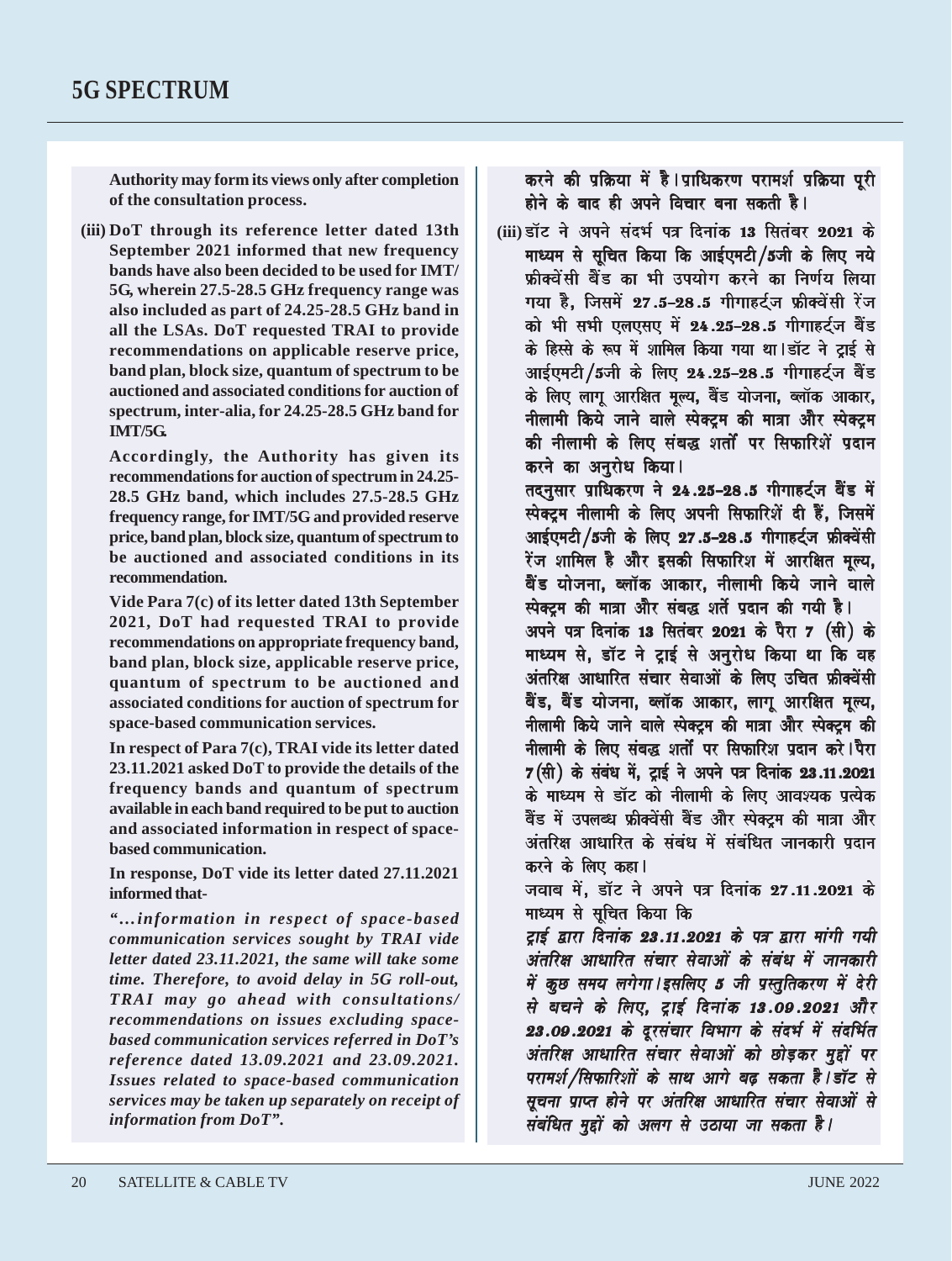**The information sought by TRAI is awaited from DoT. In this regard, it is to state that the information sought, regarding the details of the frequency bands and quantum of spectrum available in each band, is related to space based communication and not related to IMT/5G.**

**As sought by DoT, the Authority has given its recommendations on 'Auction of Spectrum in frequency bands identified for IMT/5G' for all the spectrum bands referred by DoT including the frequency range 27.5-28.5 GHz as part of 24.25- 28.5 GHz band for IMT/5G. Coexistence of Satellite Earth Station Gateway (Earth to Space) with IMT has also been recommended in 27.5-28.5 GHz frequency range.**

**However, it is for the DoT to decide whether frequency range 27.5-28.5 GHz is to be allocated/ auctioned for IMT/5G.**

**(iv) TRAI has already recommended that the entire available spectrum should be put to auction in the forthcoming auction. Therefore, any additional spectrum that may become available before the forthcoming auction, should be put to auction; thus, the DoT view is in line with the TRAI recommendation in this regard.**

#### **ROLL-OUT OBLIGATIONS IN 3300-3670 MHZ AND 24.25-27.5 GHZ BANDS**

#### **Para 6.23(a) and 6.24(a) of the TRAI Recommendations**

*6.23(a) Band specific minimum roll out obligations for 3300-3670 MHz band for all TSPs i.e., existing as well as the new entrants.*

*6.24(a) Band specific minimum roll out obligations for 24.25-28.5 GHz band for all TSPs i.e., existing as well as the new entrants.*

#### *Response of TRAI*

**DoT has viewed that minimum roll out obligations should be applicable in a combined manner to 3300-3670 MHz band and 24.25-27.5 GHz band and has also proposed the number of sites to be deployed in LSAs as a combined target for these two bands. It is observed that DoT has not provided reasons/ justification for combining roll out obligation and the proposed combined target of the number of sites to be**

टाई द्वारा मांगी गयी सचना का दरसंचार विभाग से इंतजार है। इस संबंध में यह कहना है कि फ़ीक्वेंसी खंड के वितरण और प्रत्येक बैंड में उपलब्ध स्पेक्टम की मात्रा के बारे में मांगी गयी जानकारी अंतरिक्ष आधारित संचार से संबंधित है और आईएमटी/5जी से संबंधित नहीं है।

डॉट की मांग के अनसार प्राधिकरण ने दरसंचार विभाग द्वारा निर्दिष्ट सभी स्पेक्ट्रम बैंडों के लिए 'आईएमटी/5जी के लिए पहचान किये गये फ़्रीक्वेंसी बैंड में स्पेक्टम की नीलामी पर अपनी सिफारिशें दी हैं जिसमें 24.25-28.5 गीगाहर्टज बैंड के हिस्से के रूप में फ्रीक्वेंसी रेंज 27.5– 28.5 गीगाहर्टज बैंड के हिस्से के रूप में फ़्रीक्वेंसी रेंज  $27.5-28.5$  गीगाहर्टज शामिल है ।आईएमटी के साथ सैटेलाइट अर्थ स्टेशन गेटवे (पृथ्वी से अंतरिक्ष) के सह अस्तित्व की भी 27.5–28–5 गोगाहर्टज फ्रीक्वेंसी रेंज की सिफारिश की गयी है। हालांकि यह डॉट को तय करना है  $6$  आईएमटी  $/5$ जी के लिए फ्रीक्वेंसी रेंज 27.5–28.5 गीगाहर्ट्ज, आवंटित/नीलामी की जानी है या नहीं।

(iv) ट्राई ने पहले ही सिफारिश कर दी है कि आगामी नीलामी में परे उपलब्ध स्पेक्टम की नीलामी की जानी चाहिए। इसलिए. .<br>आगामी नीलामी से पहले उपलब्ध होने वाले किसी भी अतिरिक्त स्पेक्ट्रम की नीलामी की जानी चाहिए, इस प्रकार दूरसंचार विभाग का दृष्टिकोण इस संबंध में ट्राई की सिफारिशों के अनुरूप है।

3300-3600 मेगाहर्टज और 24.25-27.5 गीगाहर्टज बैंड में रोल आउट दायित्व

ट्राई की सिफारिशों के पैरा 6.23 (ए) और पैरा 6.24 (ए) 6.23 (ए) सभी टीएसपी के लिए 3300-3670 मेगाहर्ट्ज बैंड के लिए बैंड विशिष्ट न्यूनतम रोल आउट दायित्व यानी मौजूदा और साथ ही नये पुवेशकर्ता |

6.24 (ए) सभी टीएसपी यानी मौजूदा और साथ ही नये प्रवेशकर्ता के लिए 24.25-27.5 गीगाहर्ट्ज बैंड के लिए बैंड विशिष्ट च्यनतम रोल आउट दायित्व |

#### ट्ठाई की प्रतिक्रिया

डॉट का मानना था कि न्यूनतम रॉल आउट दायित्व 3300–3670 मेगाहर्टज बैंड और 24.25–27.5 गीगाहर्टज बैंड पर संयुक्त तरीके से लागू होने चाहिए और इन दोनों बैंडों के mu संयुक्त लक्ष्य के रूप में एलएसए में तैनात किये जाने वाले साइटों की संख्या का भी प्रस्ताव है |यह देखा गया है कि डॉट ने 3300–3670 मेगाहर्टज बैंड और 24.25–27.5 गीगाहर्टज बैंड के लिए तैनात किये जाने वाले साइटों की संख्या के रोल आउट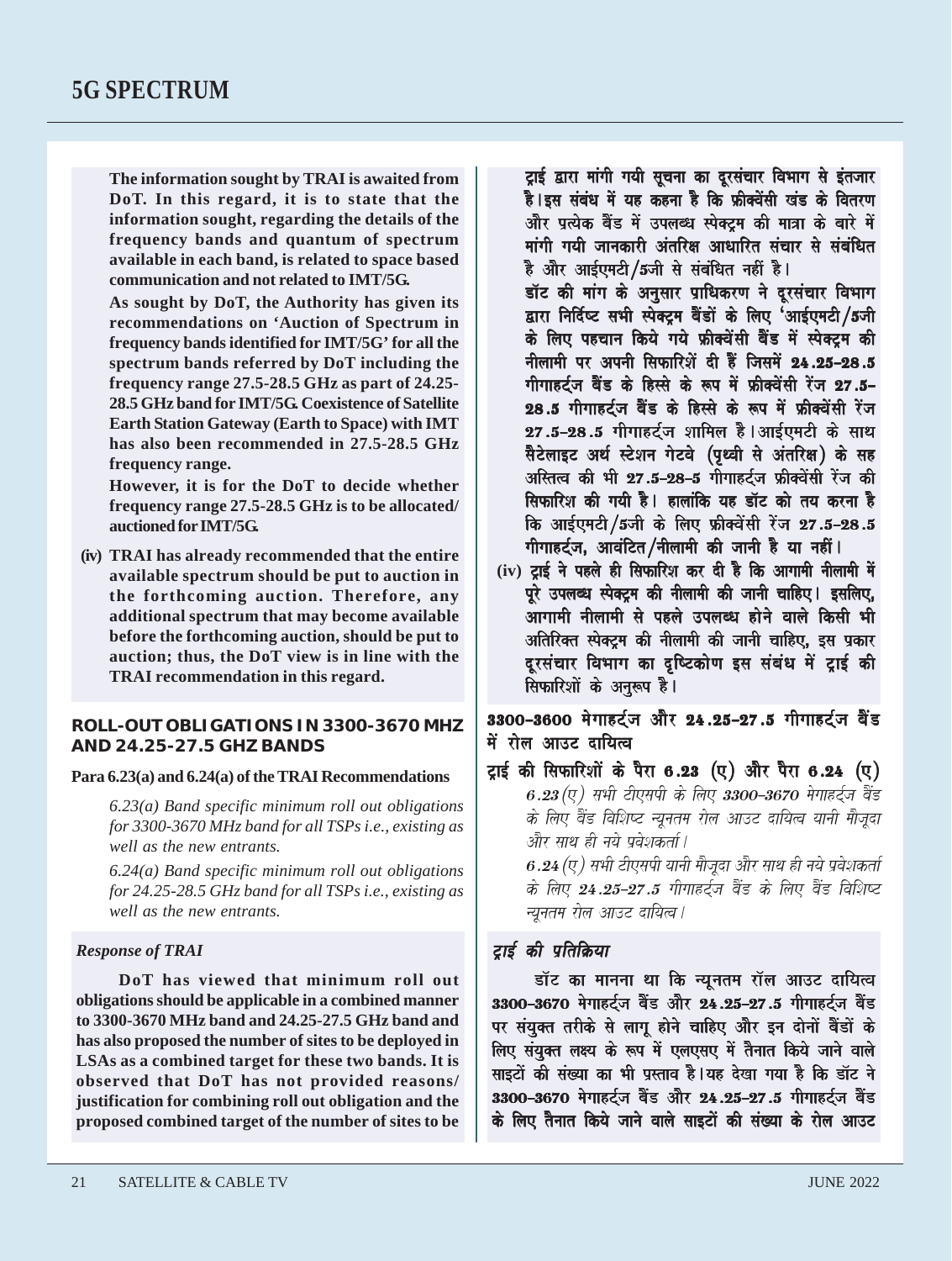**deployed for 3300-3670 MHz band and 24.25-27.5 GHz band.**

**It is noted that spectrum bands 3300-3670 MHz and 24.25-27.5 GHz will not be auctioned in a bundled manner i.e., will be auctioned separately in the forthcoming auction. Technical characteristics of these two bands are quite different and use cases likely to be deployed using these spectrum bands are also likely to be different. Possibility of a bidder acquiring spectrum in only one of these bands and not in both the bands, cannot be ruled out. Imposing combined roll out conditions on a TSP acquiring spectrum in one of these bands will not be justifiable. Moreover, combined minimum roll out obligations may also open doors for hoarding of spectrum in one of these spectrum bands, leading to underutilization of valuable natural resource viz. spectrum. The objective of prescribing minimum roll out obligation is to ensure that spectrum is put to use at the earliest and benefit starts deriving by way of offering services to fulfil the needs of the subscribers (individuals as well as enterprises), leading to overall economic growth of the country.**

**In view of the above, the Authority is of the view that separate band-specific minimum roll out obligations as recommended by the Authority, vide para numbers 6.23(a) and 6.24(a) in its recommendations dated 11th April 2022, should be prescribed for 3300- 3670 MHz and 24.25-27.5 GHz bands.**

## **PROCESS FOR REGULAR CONDUCT OF SPECTRUM AUCTION**

#### **Para 6.42 of the TRAI recommendations**

*6.42 As there will be regular conduct of spectrum auctions on annual basis (or at shorter intervals), the Authority recommends that*

(i) *For existing bands (including for the bands being put to auction for the first time*

> *in the forthcoming auction), a fresh spectrum valuation exercise be conducted once every three years; a suitable reference be made to the Authority by Government for this purpose.*

का दायित्व और प्रस्तावित संयुक्त लक्ष्य के संयोजन के लिए कारण /औचित्य प्रदान नहीं किया गया है।

यह नोट किया जाता है कि स्पेक्टम बैंड 3300–3670 मेगाहर्टज और 24–25–27.5 गीगाहर्टज की नीलामी बंडल तरीके से नहीं की जायेगी. यानि आगामी नीलामी में अलग से नीलाम किया जायेगा । इन दो बैंडों की तकनीकी विशेषतायें काफी भिन्न हैं. और इन स्पेक्टम बैंडों का उपयोग करने वाले उपयोग के मामले भी भिन्न होने की संभावना है।बोलीदाता द्वारा इनमें से केवल एक बैंड में स्पेक्टम प्राप्त करने की संभावना से इंकार नहीं किया जा सकता है, न कि दोनों बैंडों में । इनमें से किसी एक बैंड में टीएसपी प्राप्त करने वाले स्पेक्ट्रम पर संयुक्त रोल आउट शर्ते लागू करना उचित नहीं होगा ।इसके अलावा संयक्त न्यनतम रोल आउट दायित्व भी इन स्पेक्टम बैंडों में से ek mad spoom spoom spood in mad kine draaja.<br>In maaka kuning ko ilaan kan kuning ko ilaan kuning ko draaja ko drvaaja ka जिससे मूल्यवान प्राकृतिक संसाधनों जैसे स्पेक्ट्रम का कम उपयोग हो सकता है | न्यूनतम रोल आउट दायित्व निर्धारित करने का उद्देश्य यह सुनिश्चित करना है कि स्पेक्टम का जल्द से जल्द उपयोग किया जाय और ग्राहकों (व्यक्तियों के साथ-साथ उद्यमों)की जरूरतों को पूरा करने के लिए सेवाओं की पेशकश के माध्यम से लाभ मिलना शुरू हो जाये जिससे देश का समग्र आर्थिक विकास हो सके।

उपरोक्त को ध्यान में रखते हुए प्राधिकरण का विचार है कि 11 अप्रैल 2022 की अपनी सिफारिश में पैरा संख्या 6.23  $(\sigma)$  और 6.24  $(\sigma)$  के तहत प्राधिकरण द्वारा अनुसंशित 3300-3670 मेगाहर्टज और 24.25-27.5 गीगाहर्टज बैंड के लिए अलग बैंड विशिष्ट न्यूनतम रोल आउट दायित्वों को निर्धारित किया जाना चाहिए।

स्पेक्ट्रम नीलामी के नियमित संचालन की प्रक्रिया टाई की सिफारिशों का पैरा 6.42

> $\bar{q}$ रा 6.42 चूंकि वार्षिक आधार पर (या कम अंतराल पर) स्पेक्ट्रम नीलामी नियमित रूप से आयोजित की जायेगी, प्राधिकरण अनुशंसा करता है कि

> (i) मौजदा बैंड के लिए (आगामी नीलामी में नीलामी के लिए पहली बार नीलामी के लिए रखे जाने वाले बैंड सहित). हर तीन साल में एक

बार एक नया स्पेक्टम मल्यांकन अभ्यास आयोजित किया जायेगा. इस प्रायोजन के लिए सरकार द्वारा प्राधिकरण को उपयक्त संदर्भ दिया जाए।



**Telecom Requlatory Authority of India** (IS/ISO 9001-2008 Certified Organisation)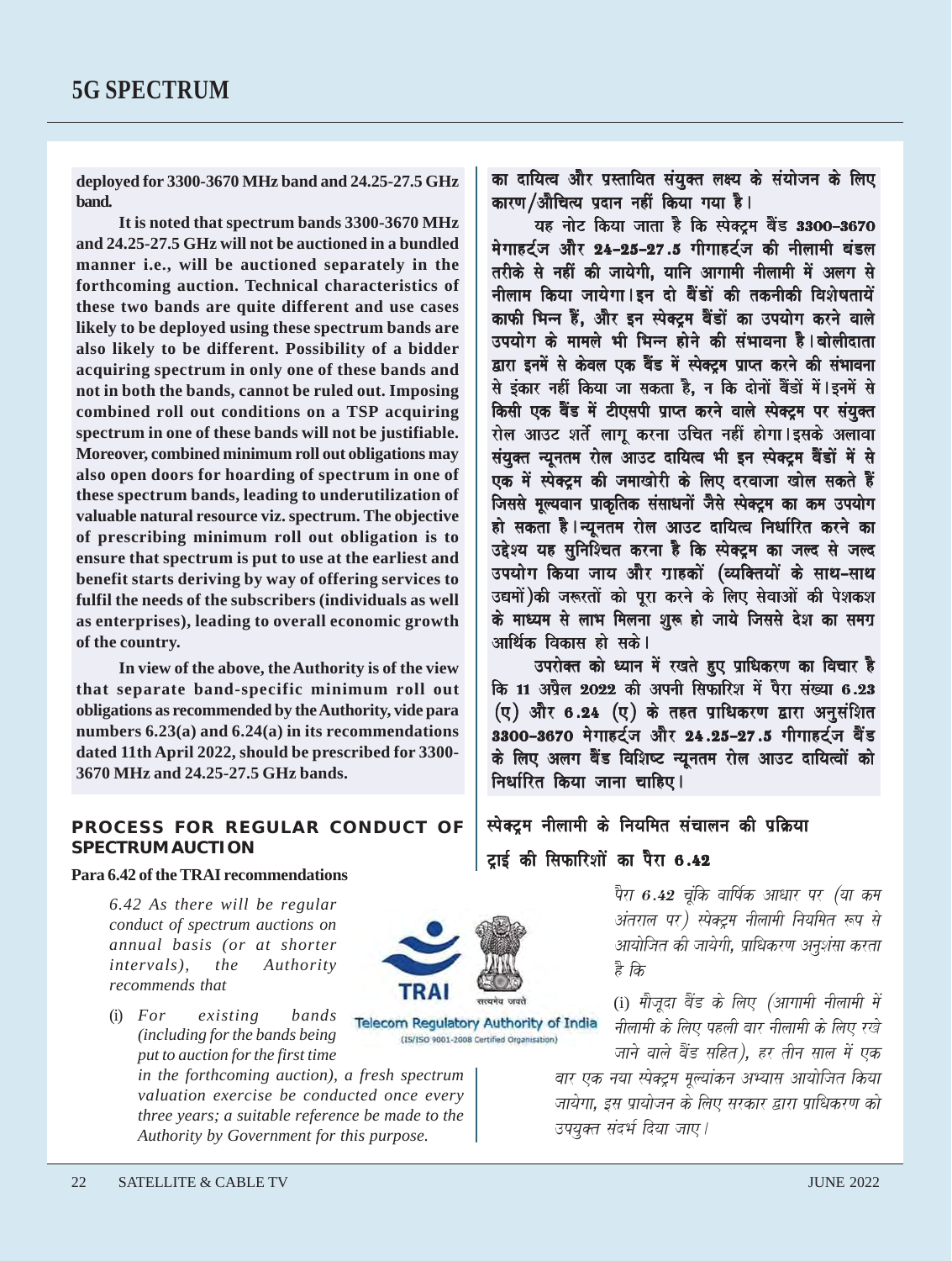- (ii) *For auctions conducted in the interim period between periodic valuation exercises conducted once every three years,*
	- (a) *for LSAs where the spectrum put to auction in a previous auction is sold, the auction determined prices (duly indexed using applicable MCLR if more than one year has elapsed since the previous auction) should be used for arriving at the reserve prices for the next auction;*
	- (b) *for LSAs, where spectrum remains unsold in previous auctions, past recommended reserve price (without indexation) should be used.*
- (iii) *For new spectrum bands, to be put to auction for first time, a reference be sent to the Authority, as per established procedure as and when these bands are proposed to be put to auction.*
- (iv) *However, if required, DoT may seek fresh reserve prices from the Authority for the existing bands, providing a full and reasoned justification for the same.*

#### *Response of TRAI*

**DoT, in its letter dated 23.09.2021, inter alia, conveyed the Government's decision regarding the regular conduct of spectrum auction on annual basis, normally in the last quarter of every financial year and at shorter intervals whenever necessary. The Authority has, in this context, factored in this Government decision while making the recommendation at paragraph 6.42. The detailed rationale for this recommendation is given at paragraph 3.39 of the Authority's Recommendations dated 11.04.2022. As stated therein, the Authority undertakes spectrum valuation exercises using various models/ approaches that use different datasets of technical, market and economic data, updated periodically. These parameters do not change much in a short time span. At the same time, the Authority had noted that there is a need to evaluate the technoeconomic context at regular intervals to reckon for changes. The Authority had also noted in this context that annual valuation exercises may not be necessary.**

**As such, the Authority does not agree with DoT's**

- (ii) हर तीन साल में एकबार आयोजित आवधिक मल्यांकन अभ्यास के बीच अंतरिम अवधि में आयोजित नीलामियों के लिए.
	- $\overline{u}$ ) एलएसए के लिए जहां पिछली नीलामी में नीलामी के लिए रखा गया स्पेक्टम बेचा जाता है. नीलामी निर्धारित कीमतों (लाग एमसीएलआर का उपयोग करके विधिवत अनक्रमित यदि पिछली नीलामी के बाद से एक वर्ष से अधिक समय बीत चका है) का उपयोग आगामी नीलामी के लिए आरक्षित कीमतों पर पहुंचने के लिए किया जाना चाहिए।
	- (वी) एलएसए के लिए, जहां पिछली नीलामी में स्पेक्टम बिना बिके रहता है, पिछले अनशंसित आरक्षित मुल्य (मुचकांक के बिना) का उपयोग किया जाना चाहिए।
- (iii) पहली बार नीलामी के लिए रखे जाने वाले नये स्पेक्टम बैंडों के लिए स्थापित प्रक्रिया के अनुसार, जब भी इन बैंडों को नीलामी के लिए प्रस्तावित किया जाता है तो प्राधिकरण को .<br>एक संदर्भ भेजा जाए |
- (iv) हालांकि, यदि आवश्यक हो, तो दरसंचार विभाग मौजूदा बैंड के लिए प्राधिकरण से नये आरक्षित मल्य की मांग कर सकता है. इसके लिए एक पूर्ण और तर्कसंगत औचिंय प्रदान करता  $\frac{1}{6}$

## टाई की प्रतिक्रिया

डॉट ने अपने पत्र दिनांक 23.09.2021 में, अन्य बातों के साथ–साथ वार्षिक आधार पर स्पेक्टम नीलामी के नियमित संचालन के संबंध में आमतौर पर पत्येक वित्तीय वर्ष की अंतिम तीमाही और जब भी आवश्यक हो कम अंतराल में सरकार के निर्णय से अवगत कराया | इस संबंध में पाधिकरण ने पैरा 6.42 पर सिफारिश करते समय सरकार के इस निर्णय पर विचार किया है।इस सिफारिश के लिए विस्तत तर्क पाधिकरण की सिफारिशों दिनांक 11.04.2022 के पैरागाफ 3.39 में दिया गया है ।जैसाकि उसमें कहा गया है कि पाधिकरण समय समय पर अपडेट किये गये तकनीकी. बाजार और आर्थि क डेटा के विभिन्न डेटासेट का उपयोग करने वाले विभिन्न mॅडलों /दृष्टिकोणों का उपयोग करते हुए स्पेक्टम मल्यांकन अभ्यास करता है।ये पैरामीटर थोड़े समय के अंतराल में ज्यादा नहीं बदलते हैं।साथ ही, प्राधिकरण ने नोट किया था कि परिवर्तनों पर विचार करने के लिए नियमित अंतराल पर तकनीकी आर्थिक संदर्भ का मूल्यांकन करने की आवश्यकता है।प्राधिकरण ने इस संदर्भ में यह भी नोट किया था कि वार्षिक मूल्यांकन अभ्यास आवश्यक नहीं हो सकता है।

इस प्रकार, प्राधिकरण प्रत्येक (वार्षिक/छोटे अंतराल) नीलामी के संचालन से पहले पाधिकरण की सिफारिशों को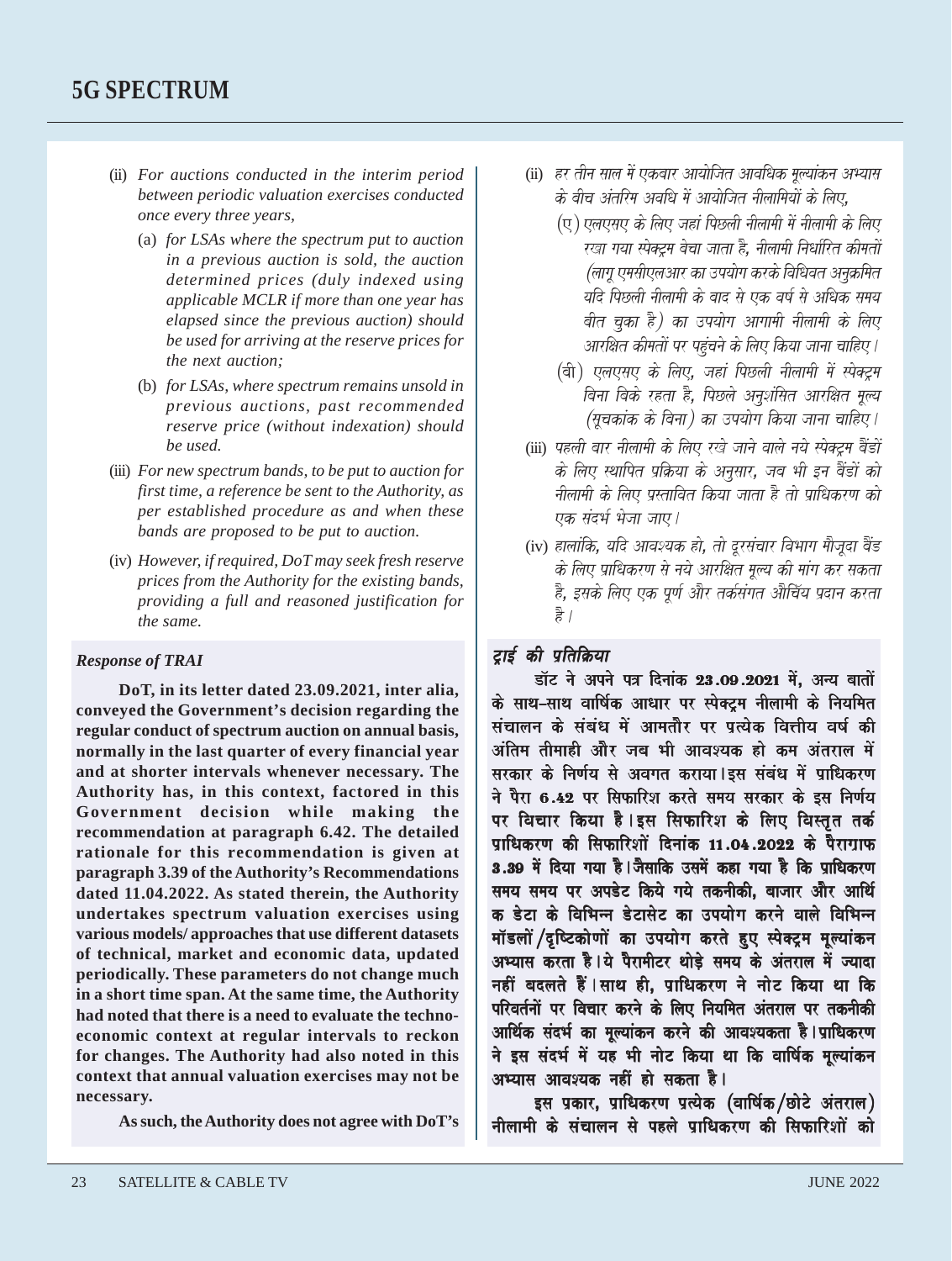**proposal to seek the Authority's recommendations before conduct of every (annual/shorter interval) auction, as this would not be necessary unless DoT comes to a conclusion that the changes in the technocommercial ecosystem and other factors warrants a fresh valuation. The Authority reiterates its recommendation given at paragraph 6.42 of the Recommendations dated 11.04.2022. As recommended at sub-paragraph (IV) thereof, in case DoT would like to seek the Authority's recommendations for existing spectrum bands in the interim period between periodic valuation exercises conducted once every three years, it may do so with a full and reasoned justification for the same. For new spectrum bands to be put to auction for the first time, the recommendation at subparagraph (III) of paragraph 6.42 would be applicable.**

#### **RESERVE PRICE IN 24.25-27.5 GHZ BAND**

#### **Para 6.50, 6.51 of the TRAI recommendations**

*6.1 The Authority recommends that the reserve price of the spectrum in the 24.25 GHz – 28.5 GHz band should be set at 70% of the valuation arrived at.*

*6.2 Accordingly, the recommended reserve price of 24.25 – 28.5 GHz band for each LSA,*

#### *Response of TRAI*

**The methodology for arriving at the reserve price for the spectrum in the mmWave band (24.25- 28.5 GHz) is given at paragraphs 3.188 to 3.194 of the Authority's Recommendations dated 11.04.2022. In this view, the reserve price recommended for 24.25- 28.5 GHz band can also be applied in case of 24.25- 27.5 GHz frequency range.**

#### **BLOCK SIZE FOR NEW BAND**

#### **Para 6.16, 6.17, 6.18 of the TRAI Recommendations**

*6.16 The Authority recommends that considering the global trend and to provide flexibility to the TSPs, block size of 5 MHz should be prescribed for 600 MHz band.*

*6.17 The Authority recommends that for 3300-3670 MHz band block size of 10 MHz should be prescribed. Further, DoT should ensure that if a TSP acquires more than one block, entire*

प्राप्त करने के लिए दरसंचार विभाग के प्रस्ताव से सहमत नहीं है. क्योंकि यह तब तक आवश्यक नहीं होगा जब तक कि दूरसंचार विभाग इस निष्कर्ष पर नहीं पहुंचता कि तकनीकी– वाणिज्यिक पारिस्थितिकी तंत्र में परिवर्तन और अन्य कारक एक नये मल्यांकन की गारंटी देते हैं ।प्राधिकरण दिनांक 11.04.2022 की सिफारिशों के पैरा 6.42 में दी गई अपनी अनुसंशा को दोहराता है।जैसाकि उसके उप-पैराग्राफ (4) में सिफारिश की गयी है. यदि डॉट हर तीन साल में एकबार आयोजित आवधिक मुल्यांकन अभ्यास के बीच अंतरिम अवधि में मौजूदा स्पेक्टम बंड के लिए प्राधिकरण की सिफारिशों की mंग करना चाहता है. तो वह ऐसा पर्ण और तर्कसंगत औचित्य के साथ ऐसा कर सकता है।पहली बार नीलामी के लिए रखे जाने वाले नये स्पेक्ट्रम बैंड के लिए पैराग्राफ 6.42 के उप–पैरा (3) की सिफारिश लागू होगी।

## 24.25-27.5 गीगाहर्टज बैंड में आरक्षित मुल्य

## टाई की सिफारिशों का पैरा 6.50, 6.51

 $6.1$  पाधिकरण की सिफारिश है कि 24.25 गीगाहर्टज से 28.5 गीगाहर्टज बैंड में स्पेक्ट्रम का आरक्षित मुल्य प्राप्त मुल्यांकन के  $70\%$  पर निर्धारित किया जाना चाहिए।  $6.2$  तदनसार, प्रत्येक एलएसए के लिए 24.25–28.5 गीगाहर्टज बैंड का अनशंसित आरक्षित मूल्य होगा।

## टाई की प्रतिक्रिया

एमएमवेव बैंड (24.25-28.5 गीगाहर्टज) में स्पेक्ट्रम के लिए आरक्षित मूल्य निकालने की पद्धति प्राधिकरण की अनुसंशा दिनांक 11.04.2022 के पैराग्राफ 3.188 से 3.194 में दी गयी है। इस दृष्टि से 24.25-28.5 गीगाहर्टज बैंड के लिए अनशंसित आरक्षित मल्य 24.25–27.5 गीगाहर्टज फ्रीक्वेंसी रेंज के मामले में भी लागू किया जा सकता है।

## नये बैंड के लिए ब्लॉक आकार

## टाई की सिफारिशों का पैरा 6.16, 6.17, 6.18

6.16 प्राधिकरण अनुशंसा करता है कि वैश्विक प्रवृत्तियों को <u>ध्यान में रखते हुए और टीएसपी को लचीलापन प्रदान करने के</u> लिए 600 मेगाहर्ट्ज बैंड के लिए 5 मेगाहर्टज का ब्लॉक आकार निर्धारित किया जाना चाहिए।

6.17 प्राधिकरण अनशंसा करता है कि 3300-3670 मेगाहर्टज बैंड के लिए 10 मेगाहर्टज का ब्लॉक आकार निर्धारित किया जाना चाहिए।इसके अलावा दुरसंचार विभाग को यह सुनिश्चित करना चाहिए कि यदि एक टीएसपी एक से अधिक ब्लॉक का अधिगहण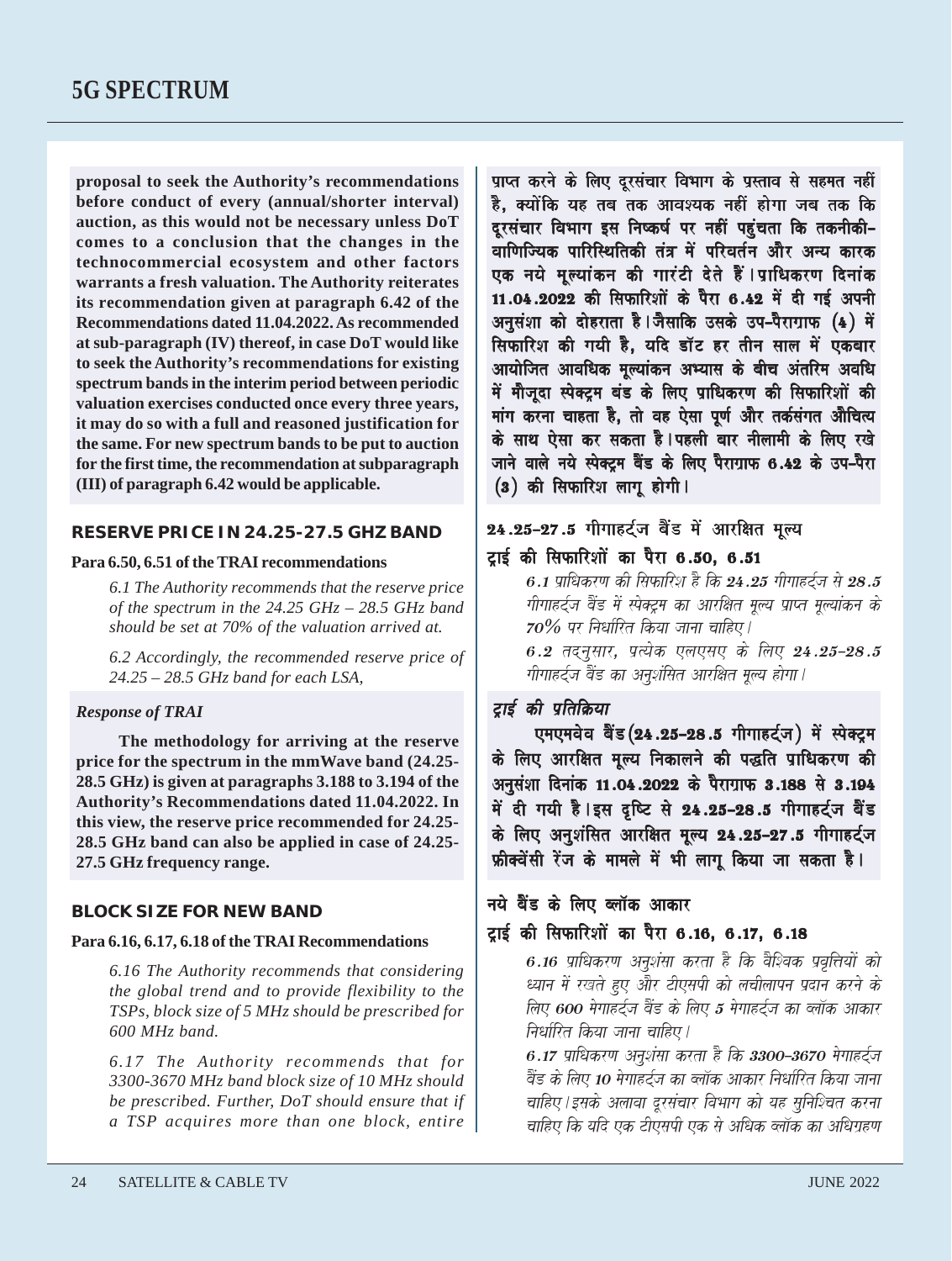*spectrum assigned to a TSP is in contiguous form.*

*6.18 The Authority recommends that Block size for 24.25-28.5 GHz band be kept as 50 MHz. Further, DoT should ensure that if a TSP acquires more than one block, entire spectrum assigned to a TSP is in contiguous form.*

#### *Views of TRAI*

**TRAI while recommending the block size, had not recommended any minimum number of blocks for bidding, which implies that the minimum number of blocks for a bidder would be 1 block. Therefore, the views of DoT are as per the TRAI recommendations in this regard.**

#### **PROVISION FOR NETWORK SERVICE PROVIDER FOR PARTICIPATION IN THE AUCTION**

#### **Para 6.19 of the TRAI Recommendations**

*6.19 The Authority recommends that DoT should take a decision on the TRAI recommendations on "Enabling Unbundling of Different Layers Through Differential Licensing" of August 2021 at the earliest, preferably before conducting the Auction and make suitable provision for Network Service Provider (similar to Access Service providers) in the NIA under eligibility criteria for participating in Auction and other related clauses such as spectrum sharing, spectrum trading, etc.*

#### *Views of TRAI*

**The Authority reiterates its recommendation.**

#### **ACCOUNTING OF VNO NETWORKS FOR ROLL-OUT**

#### **Para 6.25 of the TRAI recommendations**

*6.25 The Authority recommends that while assessing the fulfilment of roll out obligations of Access Network provider, the network elements (such BTS, BSC etc.), created by the attached VNO(s) should also be included.*

करता है तो एक टीएसपी को सौंपा गया पूरा स्पेक्ट्रम सन्निहित *म्बप में है।* 

6.18 प्राधिकरण अनुशंसा करता है कि 24.25–28.5 गीगाहर्ट्ज बैंड के लिए ब्लॉक आकार 50 मेगाहर्टज रखा जाए।इसके अलावा दरसंचार विभाग को यह सनिश्चित करना चाहिए कि यदि एक टीएसपी एक से अधिक ब्लॉक का अधिग्रहण करता है तो एक टीएसपी को सौंपा गया पूरा ब्लॉक सन्निहित रूप में है।

#### टाई का रूख

दाई ने ब्लॉक आकार की सिफारिश करते हुए बोली लगाने के लिए किसी न्यूनतम संख्या में ब्लॉक की सिफारिश नहीं की थी. जिसका अर्थ है कि बोली लगाने वाले के लिए ब्लॉक की न्यूनतम संख्या 1 ब्लॉक होगी |इसलिए दरसंचार विभाग के विचार इस संबंध में टाई की सिफारिशों के अनुसार क्षे ।

नीलामी में भाग लेने के लिए नेटवर्क सेवा प्रदाताओं के लिए पावधान

#### टाई की सिफारिशों का पैरा 6.19

6.19 प्राधिकरण अनूशंसा करता है कि दूरसंचार विभाग को अगस्त 2021 की 'डिफरेंशियल लाइसेंसिंग' के माध्यम से विभिन्न परतों के अनबंडलिंग को सक्षम करने पर टाई की सिफारिशों पर जल्द से जल्द निर्णय लेना चाहिए. अधिमानतः नीलामी आयोजित करने से पहले और नेटवर्क सेवा प्रदाता (एक्सेस सेवा प्रदाताओं के समान) के लिए नीलामी में भाग लेने के लिए पात्रता मानदंड और अन्य संबंधित खंड जैसे स्पेक्ट्रम साझाकरण, स्पेक्ट्रम ट्रेडिंग आदि के लिए उपयुक्त प्रावधान करें ।

#### ट्ठाई का रूख

इस मामले में पाधिकरण अपनी सिफारिश दोहराता है।

#### रोल आउट के लिए वीएनओ नेटवर्क का लेखा जोखा

#### दाई की सिफारिशों का पैरा 6.25

6.25 पाधिकरण अनशंसा करता है कि एक्सेस नेटवर्क प्रदाता के रोल आउट दायित्वों की पर्ति का आकलन करते समय संलग्न वीएनओ (एस) द्वारा बनाय गये नेटवर्क तत्वों (जैसे बीटीएस, बीएससी आदि) को भी शामिल किया जाना वाहिए।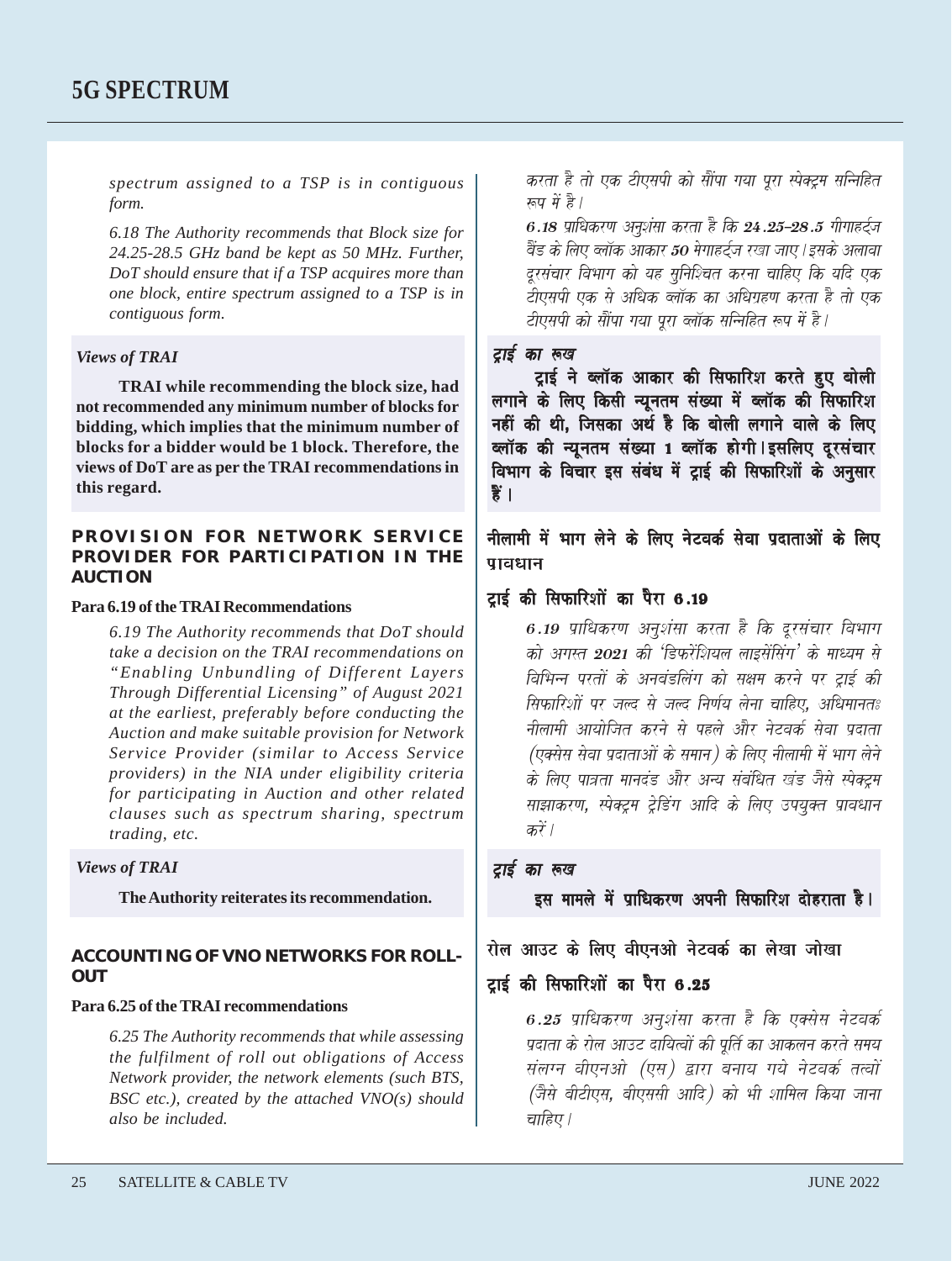#### *Views of TRAI*

**It has been recommended that for fulfilment of roll out obligations of Access Network provider, the networks elements created by the attached VNO(s) should also be included.**

**VNOs parent to Network Service Operators (NSOs) for providing the Service authorized under the License agreement. Access Service Providers are also working as NSOs providing their resources to VNOs. The VNOs are permitted to establish BTSs. Therefore, the network elements such BTS, BSC etc. created by the attached VNO should also be counted towards fulfilment of minimum roll out obligations of parent NSO (Unified licensee with Access Service authorization and Access Network Provider-as recommended by TRAI).**

**The Authority is of the view that DoT should consider creating suitable provisions in the NIA for accounting of the network elements (such BTS, BSC etc.), created by the attached VNO(s) while assessing minimum roll out obligations of parent NSO (that is, Unified licensee with Access Service authorization and Access Network Provider-as recommended by TRAI vide its recommendations on "Enabling Unbundling of Different Layers Through Differential Licensing" of August 2021).**

#### **TRAI RECOMMENDATIONS ON 'ENHANCEMENT OF SCOPE OF IP-1 REGISTRATIONS DATED 13.03.2020**

#### **Para 6.38 of the TRAI Recommendations**

*6.38 The Authority is of the view that the Department of Telecommunications should take the decision on the recommendations made in 'Enhancement of Scope of Infrastructure Providers Category-I (IPI) Registration', dated 13th March 2020 at the earliest.*

#### *Views of TRAI*

**The Authority is of the view that an early decision is desirable.**



# **ADVERTISE NOW !** CONTEGREE: MOB.: +91-7021850198

टाई का रूख

**Tel.: +91-22-6216 5313 Email: scat.sales@nm-india.com**

#### टाई का रूख

यह अनसंशा की गयी है कि एक्सेस नेटवर्क प्रदाता के रोल आउट दायित्वों को पूरा करने के लिए संलग्न वीओएन (एस) द्वारा बनाये गये नेटवर्क तत्वों को भी शामिल किया जाना चाहिए।

लाइसेंस समझौते के तहत अधिकत सेवा प्रदान करने के लिए नेटवर्क सेवा ऑपरेटरों (एनएसओ) के अभिभावक वीएनओ है।एक्सेस सेवा पदाता एनएसओ के रूप में भी काम कर रहे े हैं और वीएनओ को अपने संसाधन उपलब्ध करा रहे हैं।वीएनओ को बीटीएस स्थापित करने की अनुमति है।इसलिए, संलग्न वीएनओ द्वारा बनाये गये नेटवर्क तत्व जैसे बीटीएस. बीएससी आदि को भी मूल एनएसओ (ट्राई द्वारा अनुशंसित एक्सेस सर्वि स ऑथराइजेशन और एक्सेस नेटवर्क प्रोवाइडर के साथ एकीकृत लाइसेंसधारी) के न्यूनतम रोल आउट दायित्वों को पूरा करने के लिए गिना जाना चाहिए।

प्राधिकरण का विचार है कि डॉट को संलग्न वीएनओ (एस) द्वारा बनाये गये नेटवर्क तत्वों (जैसे बीटीएस. बीएसएस आदि) के लेखांकन के लिए पैरेंट एनएसओ (अर्थात एक्सेस सर्विस ऑथराइजेशन और एक्सेस नेटवर्क प्रोवाइडर के साथ युनिफाइड लाइसेंसधारी-अगस्त 2021 के 'डिफरेंशियल लाइसेंसिंग के जरिए डिफरेंट लेयर्स के अनबंडलिंग को सक्षम करने' अप अपनी सिफारिशों के अनुसार ट्राई द्वारा अनुशंसित) के न्यूनतम रोल आउट दायित्वों का आकलन करते समय एनआईए में उपयुक्त प्रावधान बनाने पर विचार करना चाहिए।

आईपी 1 पंजीकरण के दायरे में वृद्धि दिनांक 13.03.2020' पर टाई की सिफारिशें

#### टाई की सिफारिशों का पैरा 6.38

6.38 प्राधिकरण का विचार है कि दूरसंचार विभाग को 'इंफ्रास्ट्रक्वर ऑफ स्कोप ऑफ इंफ्रास्ट्रक्वर प्रोवाइडर्स कैटगरी 1  $(A$ याईपी-1 $)$ , रजिस्टेशन, दिनांक 13 मार्च 2020 में की गयी .<br>सिफारिशों पर जल्द से जल्द निर्णय लेना चाहिए l

पाधिकरण का विचार है कि शीघ निर्णय वांछनीय है।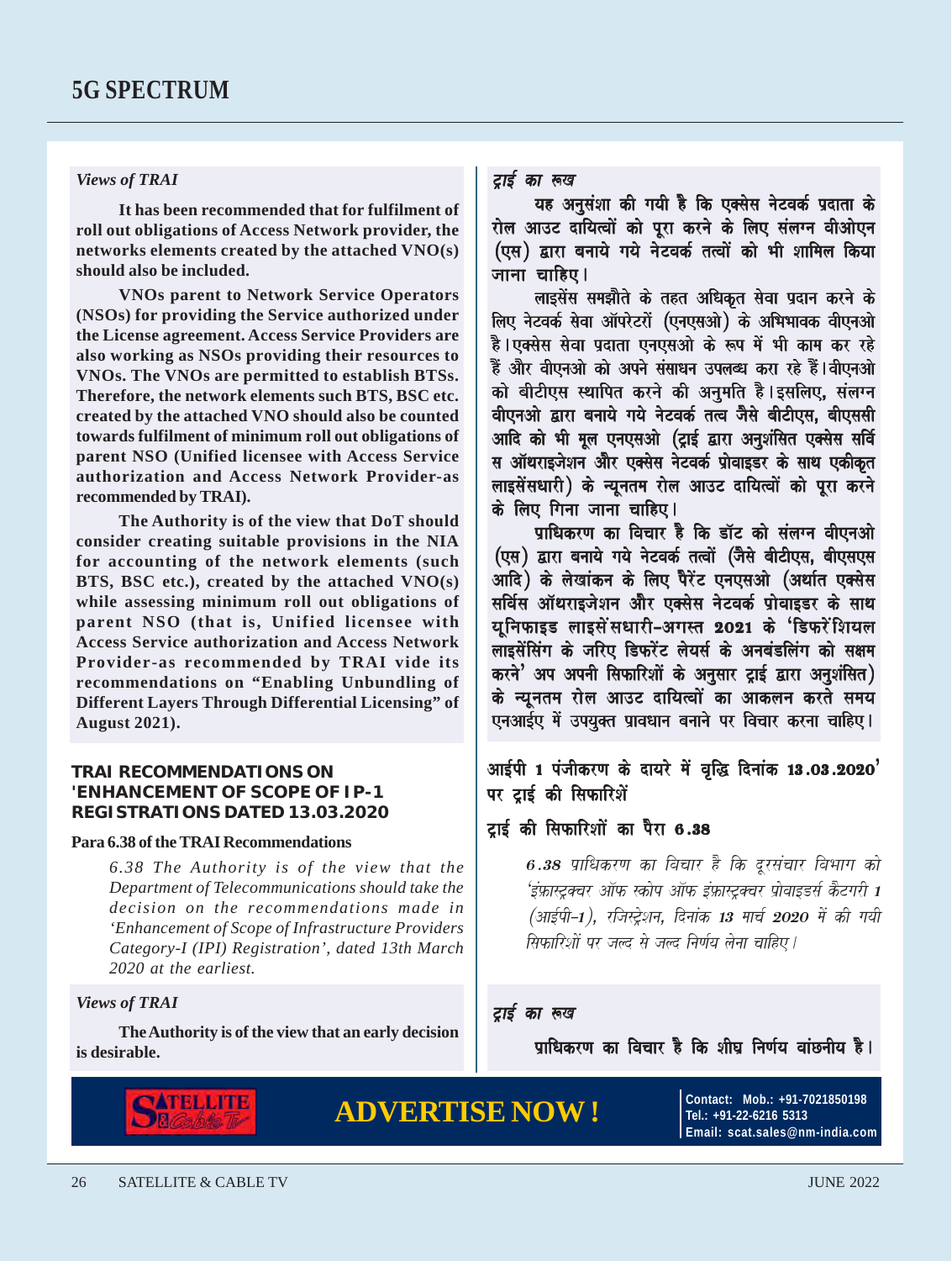#### **RESERVE PRICE AND VALIDITY**

#### **Para 6.40 of the TRAI Recommendations**

*6.40 The Authority recommends that the reserve price of spectrum allocation in case of 30 years should be equal to 1.5 times (one-and-ahalf times) the reserve price of spectrum allocation for 20 years for the respective band.*

#### *Views of TRAI*

**The Authority's recommendation at paragraph 6.40 was given pursuant to the Government's decision conveyed in DoT's letter dated 23.09.2021 regarding the increase in duration of spectrum assignment to 30 years (from 20 years previously) for future auctions. Duly factoring in this Government decision, the Authority, after an analysis of the relevant factors, recommended (at paragraph 6.40) that the reserve price of spectrum allocation in case of 30 years should be equal to 1.5 times (one-and-a-half times) the reserve price of spectrum allocation for 20 years for the respective band. The reasons and rationale for this recommendation are detailed at paragraph 3.7 to 3.22 of the Recommendations dated 11.04.2022, under the sub-heading: Increase in duration of spectrum allocation. Therein, the Authority had, inter alia, reasoned that the valuation of spectrum for the increased allocation period of 30 years should be proportionately higher than the valuation of the same spectrum for an allocation period of 20 years. After arriving at the reserve price by conducting the valuation exercise for an allocation period of 20 years, the reserve price is to be proportionately increased to reckon for the increased duration of 30 years. Further, while recommending payment terms, the Authority has considered a 30 year period for different payment options.**

**However, it is for the DoT to decide upon the validity period of spectrum assignment through the auction.**

#### **PRIVATE CAPTIVE NETWORK**

**(Para 6.54 to 6.71 of the TRAI the recommendations)**

#### *Views of TRAI*

**TRAI in its recommendations, had recommended the following four ways for meeting the demand of**

#### आरक्षित मल्य और वैधता

टाई की सिफारिशों का पैरा 6.40

6.40 प्राधिकरण अनुशंसा करता है कि 30 वर्षों के मामले में स्पेक्टम आवंटन का आरक्षित मुल्य संबंधित बैंड के लिए 20 वर्षों के लिए स्पेक्ट्रम आवंटन के आरक्षित मूल्य के 1.5 गना  $\overline{\mathcal{E}}$ डेढ गुना) के बराबर होना चाहिए।

#### टाई का रूख

पैराग्राफ 6.40 पर प्राधिकरण की सिफारिश सरकार के दिनांक 23.09.2021 के पत्र में भविष्य की नीलामी के ila<br>लिए 30 साल (20 साल पहले से) तक स्पेक्टम असाइनमेंट की अवधि में वृद्धि के संबंध में बताये गये सरकार के निर्ण य के अनसार दी गयी थी । सरकार के इस निर्णय को ध्यान .<br>में रखते हुए प्राधिकरण ने संबंधित कारकों के विश्लेषण के बाद (पैरा 6.40 पर) सिफारिश की कि 30 वर्षों के मामले .<br>में स्पेक्ट्रम आवंटन का आरक्षित मूल्य संबंधित बैंड के लिए 20 वर्षों के लिए स्पेक्टम आवंटन का आरक्षित मूल्य 1.5 गना (डेढ गणा) के बराबर होना चाहिए ।इस सिफारिश के ward Aanon Aanon Aanon 2012 ku isafarna<br>Saatu isafarna Aanon Aanon Aanon Aanon Aanon aanon amarna 2022 kii isafa के पैराग्राफ 3.7 से 3.22 में उप-शीर्षकः 'स्पेक्ट्रम आवंटन की अवधि में वृद्धि' के तहत विस्तृत है।उसमें, प्राधिकरण ने, अन्य बातों के साथ-साथ तर्क दिया था कि 30 वर्षों की बढ़ी हुई आवंटन अवधि के लिए स्पेक्ट्रम का मूल्यांकन उसी <del>.</del><br>स्पेक्ट्रम की मूल्यांकन की तुलना आनुपातिक रूप से 20 वर्षों की आवंटन की अवधि के लिए अधिक होनी चाहिए।20 वर्षो की आवंटन अवधि के लिए मुल्यांकन अभ्यास आयोजित करके आरक्षित मूल्य पर पहुंचने के बाद 30 वर्षो की बढ़ी हुई अवधि के लिए आरक्षित मूल्य को आनुपातिक रूप से baZ,ayaa jaanaa hO.[sako Alaavaa¸ Baugatana Satao-M kI isafairSa baZ,ayaa jaanaa hO.[sako Alaavaa¸ Baugatana Satao-M kI isafairSabaZ,ayaa jaanaa hO.[sako Alaavaa¸ Satao-M kI isafairSa करते हुए, प्राधिकरण ने विभिन्न भुगतान विकल्पों के लिए 30 वर्षों की अवधि पर विचार किया है।

हालांकि यह दूरसंचार विभाग की नीलामी के माध्यम से स्पेक्टम असाइनमेंट की वैधता अवधि पर निर्णय लेना है।

## निजी कैप्टिव नेटवर्क

(ट्राई की सिफारिशों के पैरा 6.54 से 6.71 तक)

#### टाई का रूख

टाई ने अपनी सिफारिशों में निजी सेललर नेटवर्कों के लिए संस्थाओं /उद्यमों /उद्योगों की मांग को पूरा करने के लिए